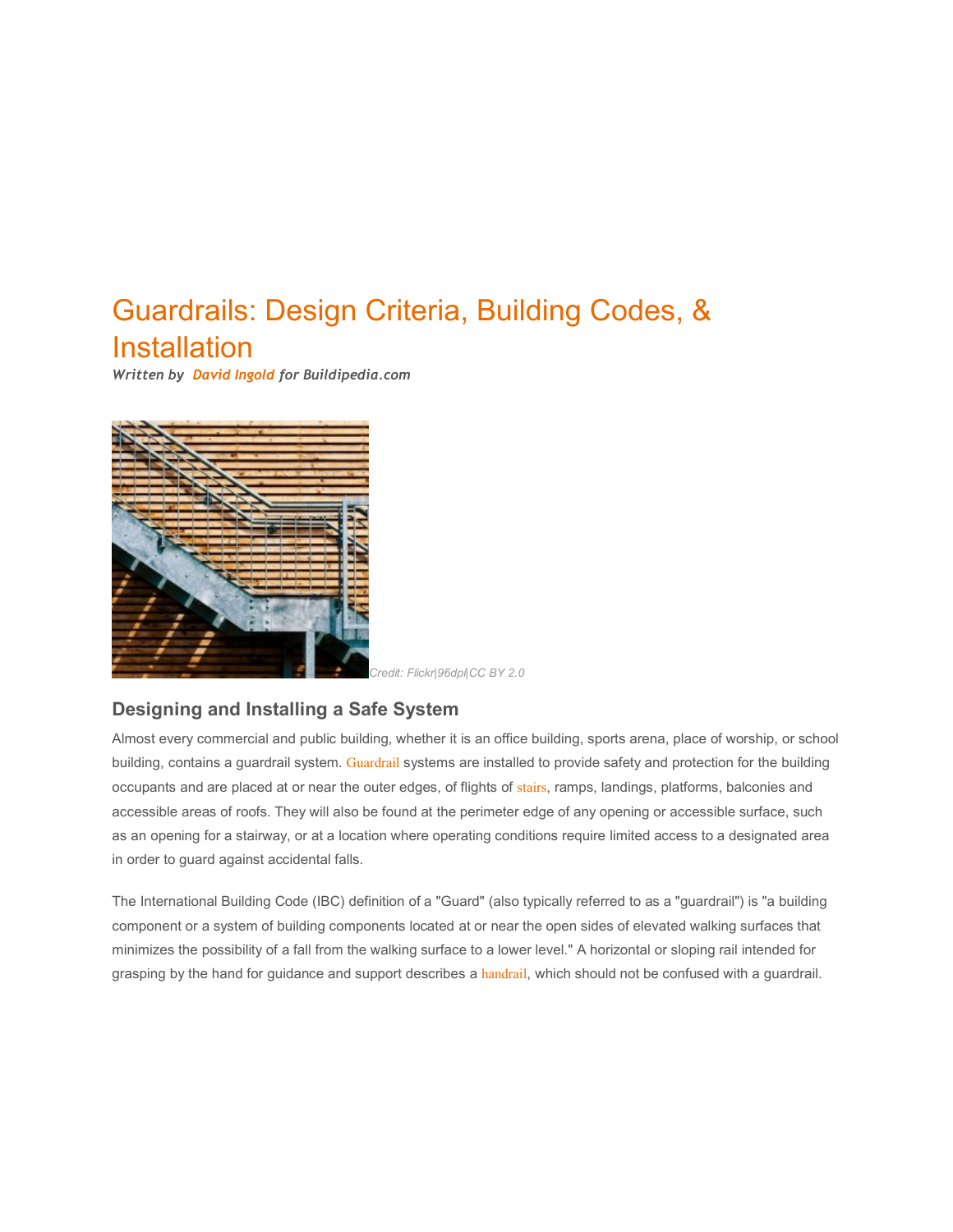**For a guardrail system to perform as designed and provide a safe environment, the follow items need to be considered:** 

- 1. Design criteria and codes
- 2. Design responsibility
- 3. Appropriate installation methods



## **Design Criteria and Building Codes**

#### **Railing System Standards**

*ASTM International:*

- **ASTM E 894** Test Method for Anchorage of Permanent Metal Railing Systems and Rails for Buildings
- **ASTM E 935** Test Methods for Performance of Permanent Metal Railing Systems and Rails for Buildings
- **ASTM E 985** Specification for Permanent Metal Railing Systems and Rails for Buildings
- **ASTM E 1481** Terminology of Railing Systems and Rails for Buildings

#### *American Society of Civil Engineers:*

**ASCE 7** Minimum Design Loads for Buildings and Other Structures

*American National Standards Institute:*

- **ANSI A 117.1** Guidelines for Accessible and Usable Buildings and Facilities
- **ANSI A 1264.1** Safety Requirements for Workplace Floor and Wall Openings, Stairs, and Railing Systems

### *National Fire Protection Association:*

**NFPA 101** Life Safety Code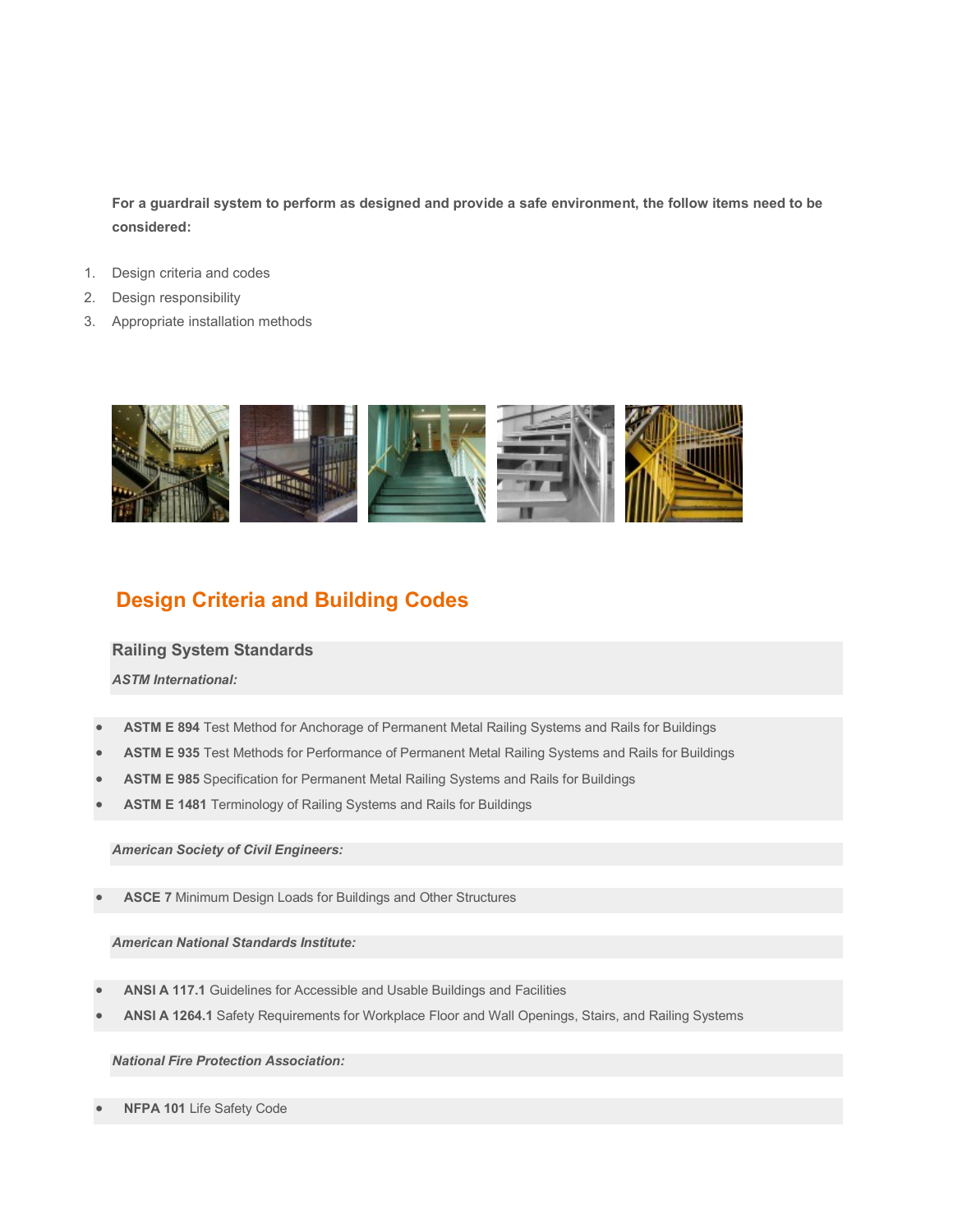There are many government regulations that the architect and engineer need to be aware of during the course of designing a building. There is the new, updated International Building Code, which contains references to such associations as American Society of Civil Engineers (ASCE), American National Standards Institute (ANSI), and ASTM International. Also, the Occupational Safety and Health Administration (OSHA) and Americans with Disabilities Act (ADA) must be considered. Designers face the continuing task of interpreting these documents and applying them to specific situations. With all of these codes, regulations, and standards, designing guardrail systems can be challenging. These regulations will also have a significant impact with the fabricator and ultimately the contractor during installation. The intent of design regulations for guardrail systems is to help to determine the sizes and dimensions of components, ensuring that the system meets the specified loads for the required service conditions and, ultimately, provides protection against persons falling when installed correctly.

The 2006 International Building Code (IBC 2006) generally requires guardrails when the difference in elevation between the upper and lower surfaces is 30 inches or greater.

#### **The following is based on the 2006 IBC:**

- **Structural capacities:** handrails, guardrails, and their supports must be designed for 50 lbs per linear foot, applied in any direction at the top of the top rail, and a concentrated load of 200 lbs applied in any direction at any location along the top of the top rail.
- **Guardrail infill and bottom rails** are to be designed for 100 lbs acting on a projected area of 1 sq. ft, including the open space between components.
- **Height:** where required, guardrail height must be a minimum of 42 inches above the leading edge of the tread or walking surface.
- **Opening limitations:** open guards shall have balusters or ornamental patterns such that a 4 inch diameter sphere cannot pass through any opening up to a height of 34 inches. From 34 inches to 42 inches above the walking surface, a sphere 8 inches in diameter shall not pass.
- **[Mechanical equipment:](http://www.buildipedia.com/division-23-heating-ventilating-and-air-conditioning)** rooftop equipment that requires servicing, as well as roof hatches that are located within 10 feet of the roof edge, require guards. These guards shall be constructed to prevent the passage of a 21 inch diameter sphere.

It is more common than one might expect to find guardrails and handrails that do not meet the minimum code requirements, or that are not installed or designed properly. Guardrails that do not meet the minimum structural load capacities, or those that have excessive deflection, present a real danger to the public.

When a guardrail has a significant amount of deflection, it will give a sense that the railing is not safe or that it is not structurally stable. In this condition, the railing can be considered improperly constructed or designed. With repeated excess deflections, the connections can become fatigued and possibly fail. Railing posts should be designed for a maximum allowable deflection of L/120 (h/60).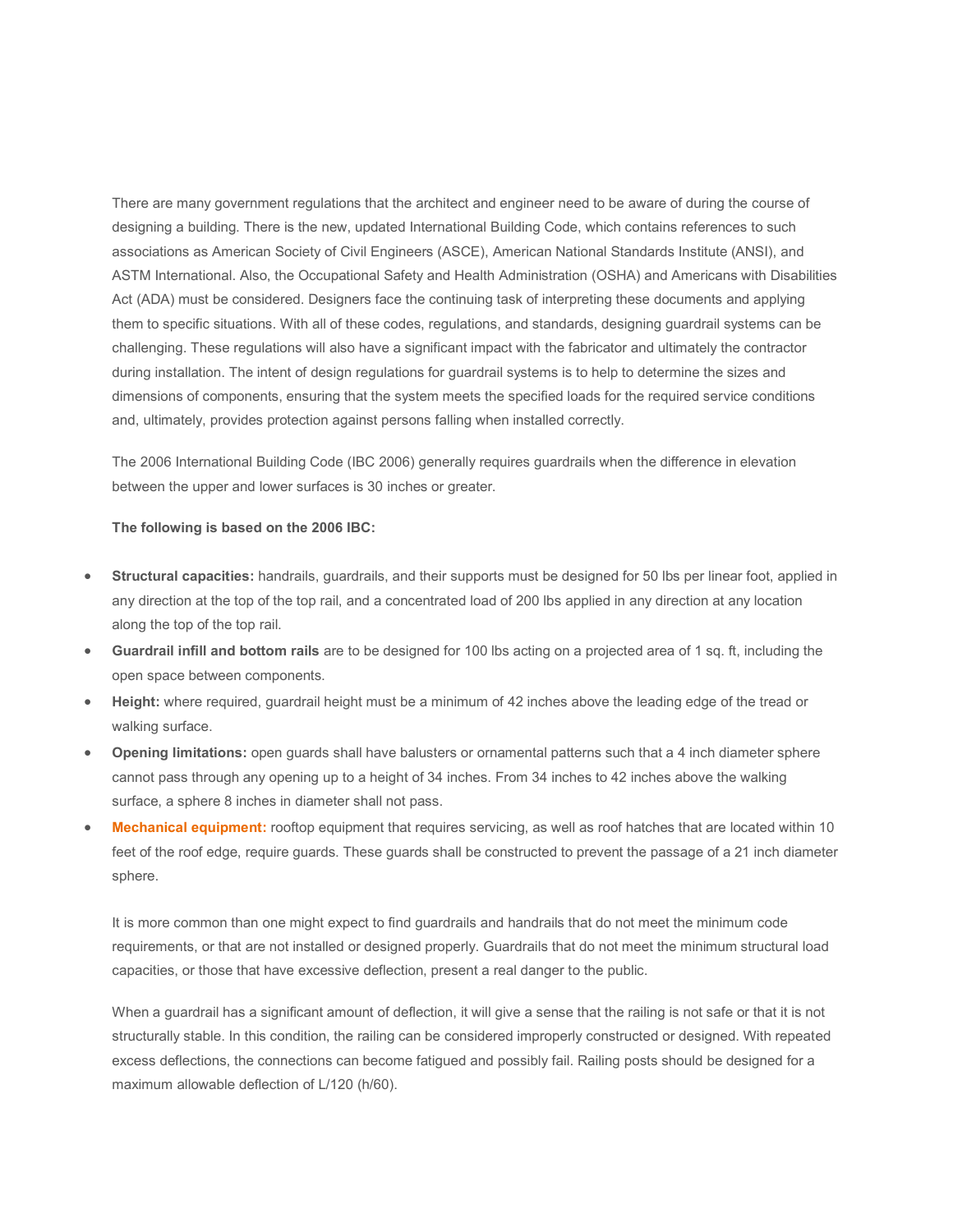## **Design Responsibility**



A major consideration for architects and engineers is the liability that

guardrails and handrails present. As is evident in many of the federal regulations and codes, more stringent requirements of design loads for railing systems have been adopted and implemented to provide an increased level of public safety. As such, the structural design of railing systems has become exceedingly important. Additionally, it will be the contractor's responsibility to demonstrate compliance with all the performance language required by the specifications as well as all referenced codes.

Initially, the architect, with assistance from the consulting engineer, will produce the drawings needed for guardrail systems. Many times schematic drawings, along with supplementation by the project specification manual, are sufficient for more standard configurations. Schematic drawings will usually indicate the overall dimensions and attachment locations that the fabricator will need in order to provide [shop drawings](http://www.buildipedia.com/channels/on-site/item/955-is-the-construction-submittal-process-really-that-important). When necessary, specific member sizes, components, and details are indicated in the construction documents by the architect. At this point the contractor and fabricator will need to comply with these details. However, these do become the responsibility of the licensed design professional.

When only schematic drawings are provided, it is necessary that the project's specifications be coordinated to provide the necessary language for a complete system. At a minimum, the drawings should show all the locations and the extent of the guardrail system, all sufficiently dimensioned in plans, elevations, and details. The guard infill design can often be covered in the specifications when standard member sizes are adequate to the design intent.

If the contractor is required to assume responsibility for design, this will be defined in the Performance Requirements section of the specifications. The Performance Requirements section of the specifications manual will outline the necessary engineering analysis expected to be performed.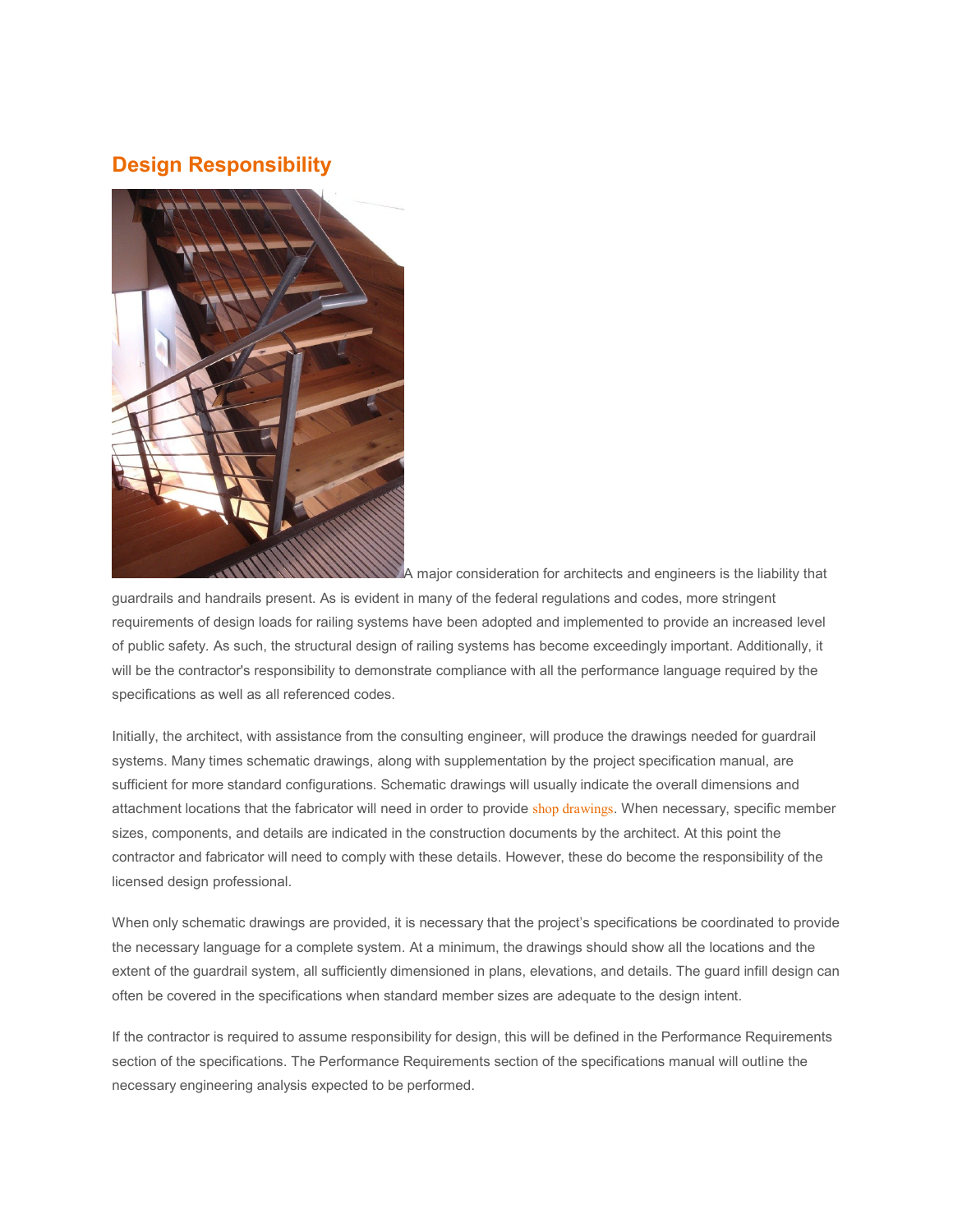## **Installation Methods**

Once the guardrail system has been fabricated to meet the structural design, the final step is installation. For any given guardrail system to successfully perform its function of providing a barrier that prevents occupants of a building from falling to a lower level, it must be installed correctly. Installation is as important as the structural design and fabrication of the system, since any deficiency in the installation can cause failure. It is essential, therefore, that careful attention be paid to the details of installation and anchorage.



Because it is the posts of the guardrail system that are connected to the building supporting structure, the bases of the posts are the most critical points in any railing system. This is where the greatest stresses will occur. **Mounting posts to the building structure can be done in various ways, and each condition may be different. Some more common methods include the following:**

- **Railing systems mounted on a fascia or face stringer**. This method can offer several advantages, including the fact that the railing system does not reduce the width of the stair or platform. Also, with standard stock fittings, installation becomes easy as there is no need for field welding.
- **Railing systems that are set into new [concrete](http://buildipedia.com/division-03-concrete/item/22-03-00-00-concrete) or [masonry](http://buildipedia.com/division-04-masonry) floors**. Sleeves of pipe, sheet metal, removable fiber, cardboard, or foam polystyrene (provided by the railing system fabricator) are used during construction to form holes for receiving the posts. The sleeves shall be large enough to allow for field variation in their spacing or alignment and still leave sufficient space for [grouting](http://buildipedia.com/division-03-concrete/item/33-03-60-00-grouting). The sleeves are to be of sufficient depth to provide ample post support and